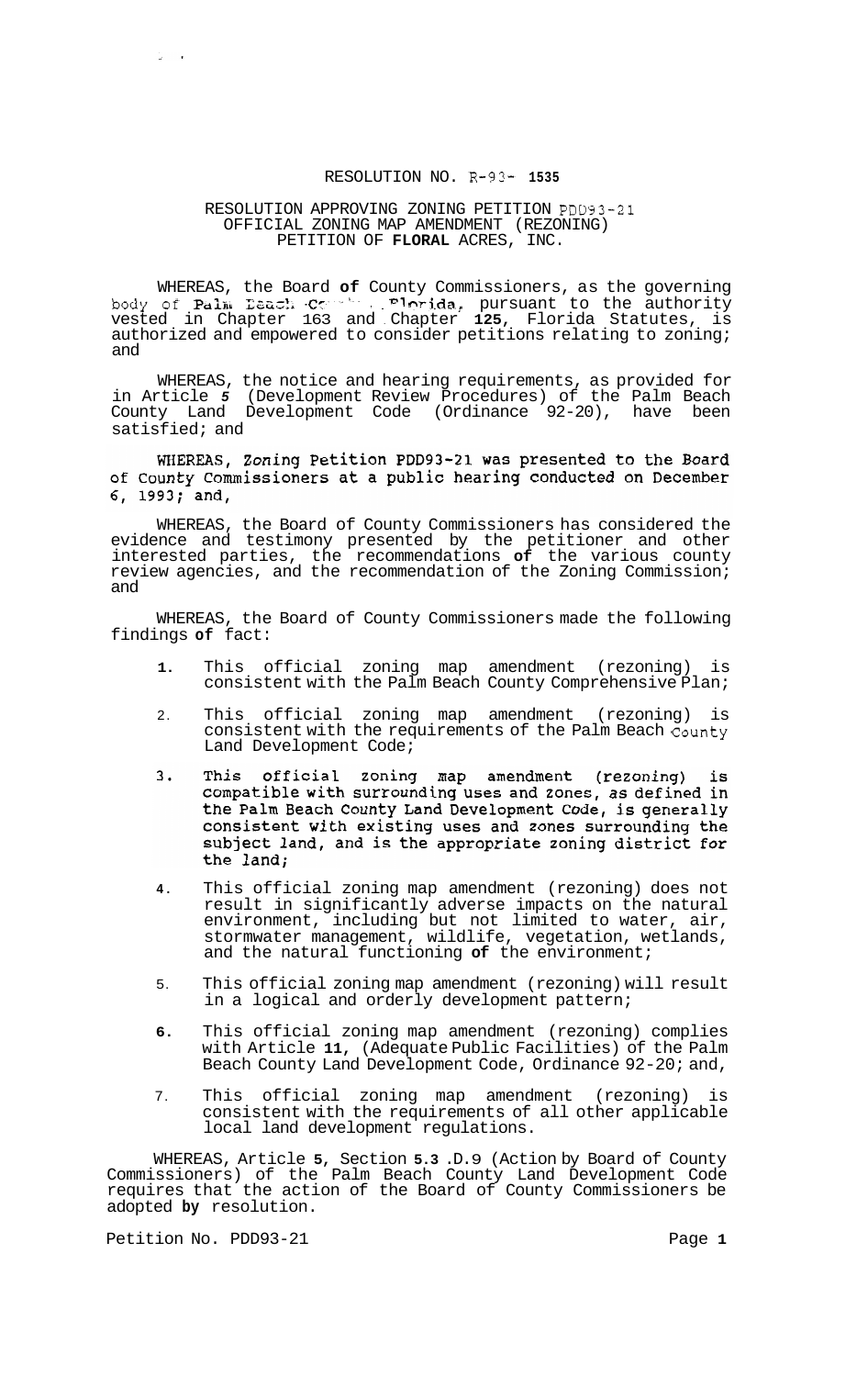NOW, THEREFORE, **BE** IT RESOLVED BY THE BOARD **OF** COUNTY COMMISSIONERS OF PALM BEACH COUNTY, FLORIDA, that Zoning Petition **PDD93-21,** the petition *of* Florida Acres, Inc., for an OFFICIAL ZONING **MAP** AMENDMENT (REZONING) from the AGRICULTURAL RESIDENTIAL *(AR)* ZONING DISTRICT to the MIXED USE PLANNED DEVELOPMENT **(MXPD)**  ZONING DISTRICT including the following REQUESTED USES: OUTDOOR ENTERTAINMENT; BANK (FINANCIAL INSTITUTION WITH **NO DRIVE** THRU) ; OFFICE, BUSINESS PROFESSIONAL, **on** a parcel **of** land legally described ... ... **The a postume**, will a part of the latter regard, generally located as indicated on a vicinity sketch attached as EXHIBIT B, attached hereto and made **a** part hereof, was approved on December 6, **1993,** subject to the conditions **of** approval described in EXHIBIT **C**, attached hereto and made a part hereof. .<br>BUSINESS PROF<br>Array **Little Communication** 

Commissioner Aaronson moved for the approval of the Resolution.

Foster The motion was seconded by Commissioner and, upon being put to a vote, the vote was as follows:

| Mary McCarty, Chair | Aye             |
|---------------------|-----------------|
| Burt Aaronson.      | Ay <sub>e</sub> |
| Ken Foster          | Aye             |
| Maude Ford Lee      | Aye             |
| Karen T. Marcus     | Absent          |
| Warren Newell       | Absent          |
| Carol A. Roberts    | Ave             |

The Chair thereupon declared that the resolution **was** duly **passed** and adopted this 6th day **of** December, **1993.** 

APPROVED **AS** TO FORM AND LEGAL SUFFICIENCY

PALM BEACH COUNTY, FLORIDA BY ITS **BOARD** OF COUNTY COMMISSIONERS

DOROTHY H. WILKEN, CLERK

BY: *Puluu Olti* 

BY: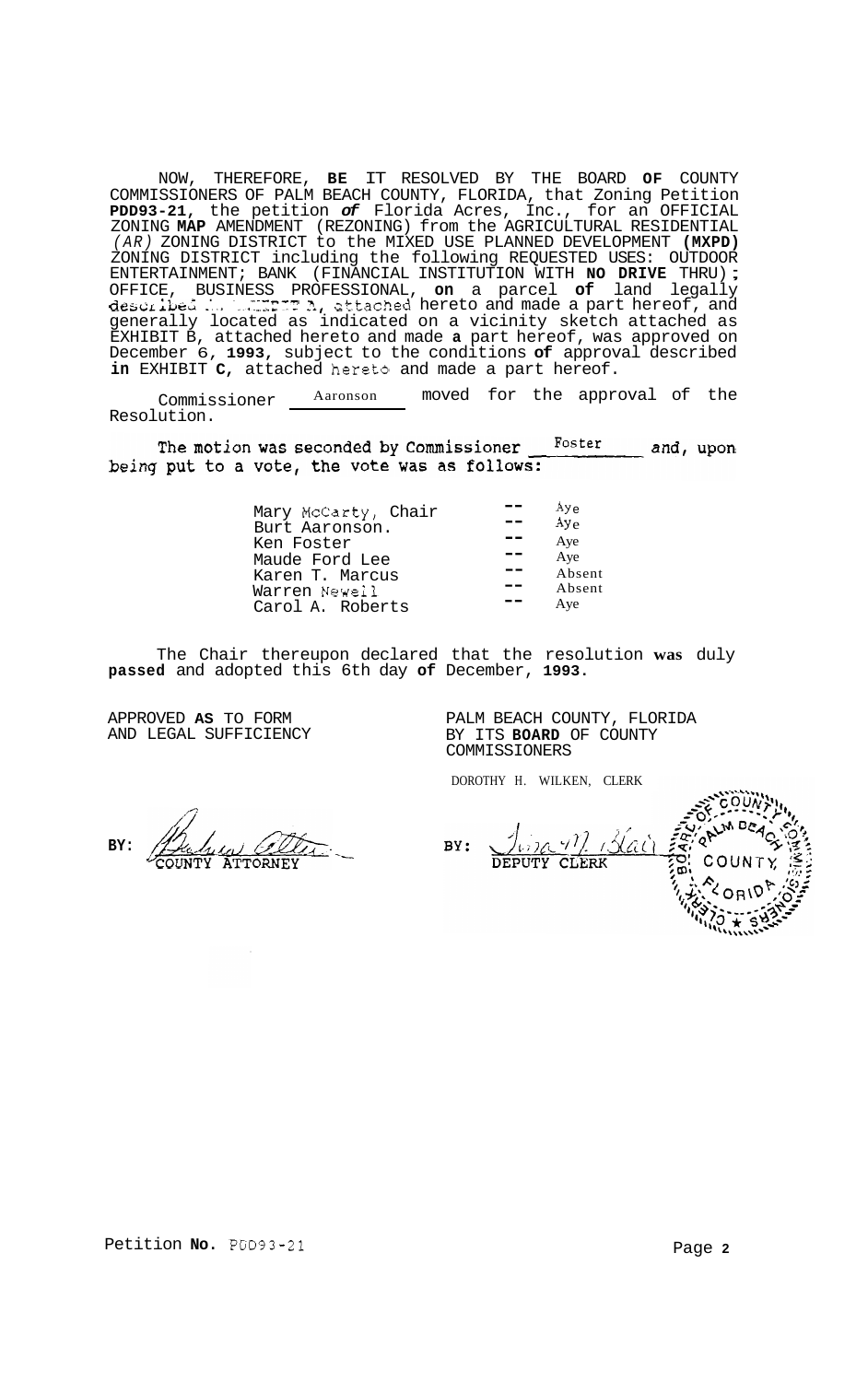# **EXHIBIT A**

 $\hat{\mathcal{L}}$ 

# **LEGAL DESCRIPTION**

The Northwest quarter of the Southwest quarter of the Northeast quarter of section **22,** Township **46 South,** Range **42 East,** Palm Beach County, Florida, less the **west** 60 feet thereof.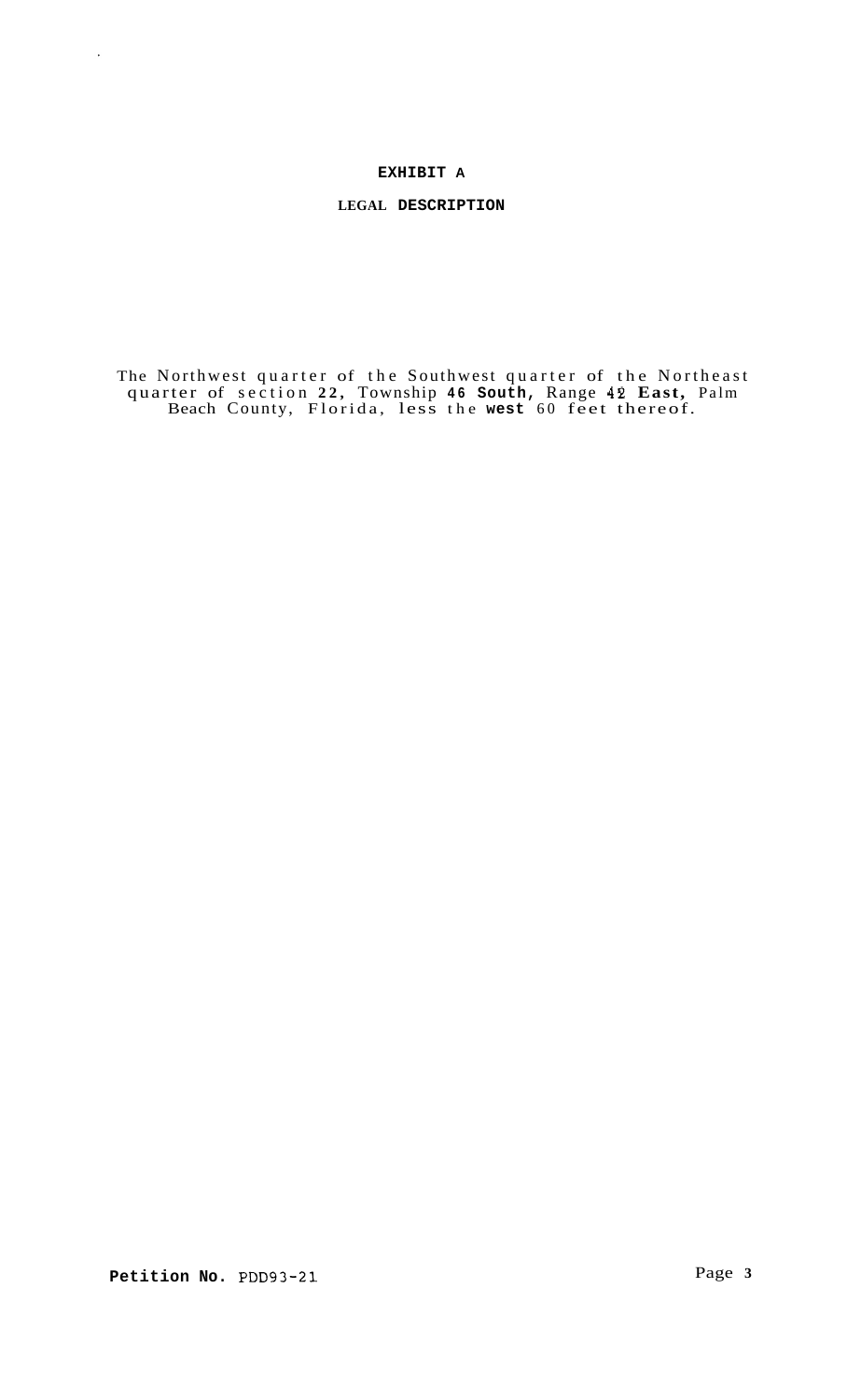# **EXHIBIT B**

# **VICINITY BKETCK**

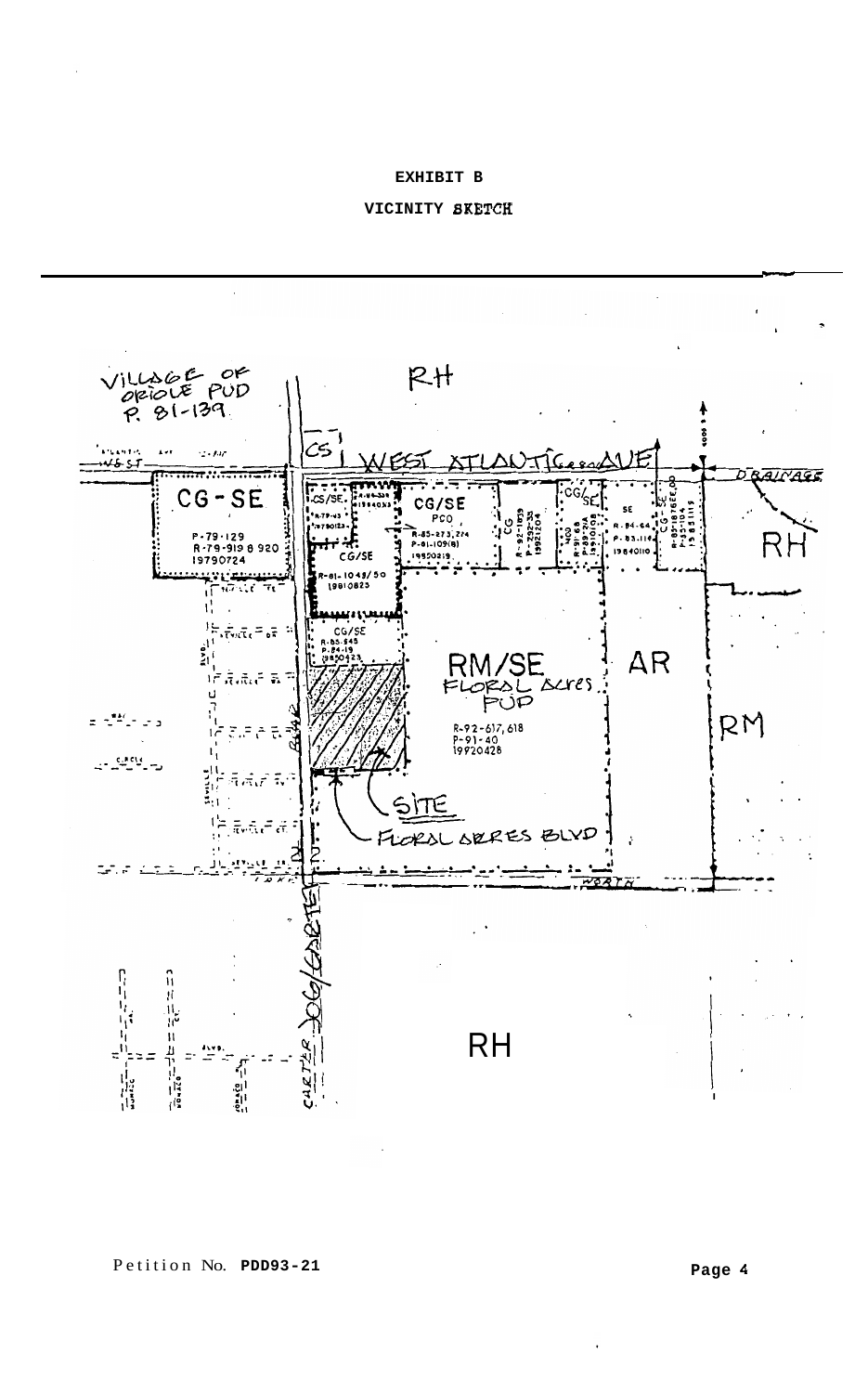#### **EXHIBIT** *C*

#### **CONDITIONS OF APPROVAL**

#### A. GENERAL

- 1. **To** ensure the intensity **of** the development is consistent; with the proposal, development of the site shall be limited as follows:
	- a. Commercial **50,300** square feet; and
	- b. Dwelling units **74** multi family units.

Additional square footage may be allowed pursuant to Section 5.6.D. 12 (Minor Deviations) of the ULDC. (ZONING)

- **2. To** ensure the project is developed consistent with the conceptual site plan submitted by the petitioner, **3**  maximum of thirty **(30)** percent relocation **of** commercial square footage as shown on Exhibit **20** shall be permitted by the Development Review Committee (DRC) . All residential development shall be limited to the building<br>envelope indicated on Exhibit 20. (ZONING) envelope indicated on Exhibit 20.
- **3.** Prior to DRC final site plan approval, a cross access easement, subject to County Attorney approval, shall  $\mathfrak k$ e recorded with Atlantic **I1** Plaza, the property to tk.e north, which allows access between and over each **of** tk.e two parcels for the benefit of both parcels. (COUN1'Y ATTORNEY)
- **B. BUILDING** AND SITE DESIGN
	- 1. To more thoroughly integrate the residential alld nonresidential portions of the project, the petitioner shall amend the Preliminary Development Plan (PDP) alld the site plan prior to certification by the DRC *'-0*  incorporate a minimum of 5 percent of the commercial square footage into the residential design. (ZONING)
	- 2. To meet the intent of the MXPD Zoning District to provide **a** design that promotes alternative transportation modes, the petitioner shall amend the PDP and the site plan *to*  provide areas for bicycle parking prior to certification<br>by the DRC. (ZONING) by the DRC.
	- **3. To** meet the intent **of** the MXPD Zoning District to provide a design that promotes alternative transportation modes, the petitioner shall amend the PDP and the site plan to provide *a* public or private mass transit stop prior *to*  certification **by** the DRC. (ZONING)
	- **4.**  Commercial uses on the ground level (first floor) of all structures shall be limited to a maximum of six thousz.nd **(6,000)** square feet of gross floor area per single use. (BUILDING-Zoning)
	- **5. To** prevent the appearance **of** strip commerc:.al development, the main entrance to all ground floor commercial or office space shall not face nor be oriented toward Jog/Carter Road. (BUILDING/ZONING)
	- *6.*  **To** ensure compatibility of uses, the petitioner shall amend the site plan to indicate the location of sll dumpsters, recycling storage areas and loading arzas prior to certification **by** the **DRC. (ZONING)**

Petition No. PDD93-21 **Page 5 Page 5**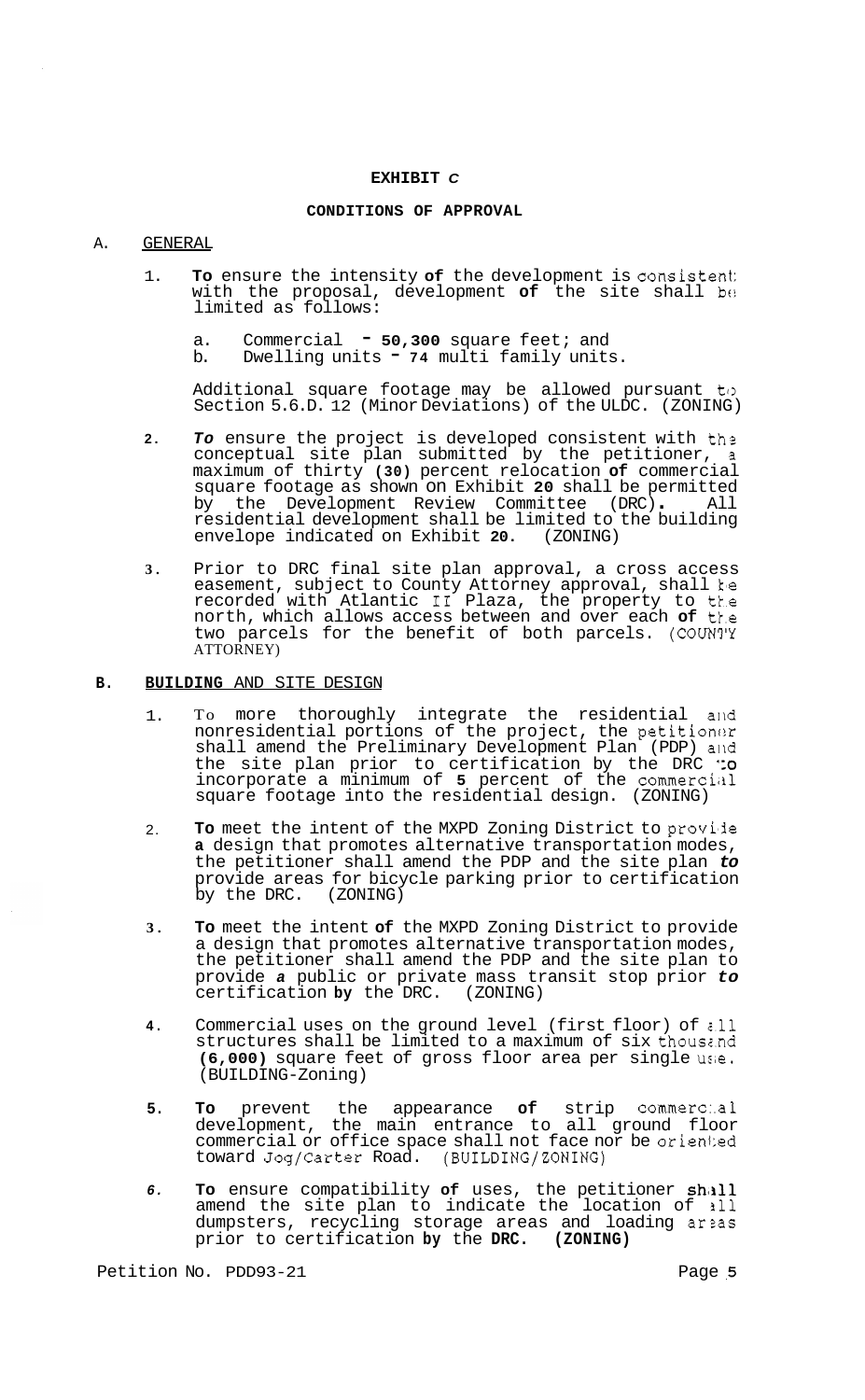- *7.* **To** ensure the development will be consistent with the perspective submitted by the petitioner, the petitioner shall submit architectural elevations and a written description of the major elements of the projects design consistent with Exhibit **23** prior to the certification of the **PDP** by the DRC. These elements shall include, but not limited to: exterior finishes; roofing types; pedestrian circulation finishes; architectural themes cr style; color; and lighting. The primary construction materials utilized shall be concrete, painted stucco, brick, and ceramic or concrete barrel or "S" style roof tiles. (BUILDING/ZONING)
- *8.* To ensure the development provides a mix of retail commercial and office uses, the petition shall, prior **to**  the certification by the DRC, amend the **PDP** and the site plan to indicate a minimum **of** twenty **(20)** percent of the commercial square footage as office uses. (ZONING)
- 9. All structures shall contain a minimum of one elevator **'50**  provide access to upper floors for residents and/or the public. BUILDING-Zoning
- **10.** The maximum height of all structures on site shall be three (3) stories. (BUILDING-Zoning) three (3) stories.

### **C.** ENVIRONMENTAL RESOURCES MANAGEMENT

- **1.** Secondary containment for stored Regulated Substances (fuels, oils and other hazardous chemicals) is required. The Department of Environmental Resources Management is willing to provide guidance on appropriate protective<br>measures. (BUILDING/ERM) measures. (BUILDING/ERM)
- 2. The petitioner shall initiate and complete a site study/survey to identify the existence and location of any and all solid waste, construction/demolition debris, trash **or** other similar materials or wastes not considered to be clean fill, that may be buried or otherwise located within the site boundaries. The study shall be designed to provide a characterization of any subsurface sol.id waste discovered, and to establish the approximate aerial<br>and vertical extent of the waste. The study shall and vertical extent of the waste. include groundwater quality sampling in the areas where buried waste is encountered. Sampling parameters must **be**  appropriate to evaluate potential impacts from identified wastes. Historical land use should be considered in the determination of sampling parameters. The study shall be reviewed and approved by the Department of Environmen'lal Resources Management prior to DRC certification. (ERM)
- D. HEALTH
	- **1.** Sewer Service is available to the property. Therefore, no septic tank shall be permitted on this site. All existing on site sewage disposal system must be abandoned in accordance with Chapter **10D-6,** FAC, and Palm Beach County ERC-I . (HEALTH)
	- 2. Water service is available to the property. Therefore, no well shall be permitted on this site to provide potable water. All existing on site potable water supply system must be abandoned in accordance with Chapter 10D-6, FAC, and Palm Beach County ERC-11. (HEALTH)

Petition **No.** PDD93-21 **Page 6**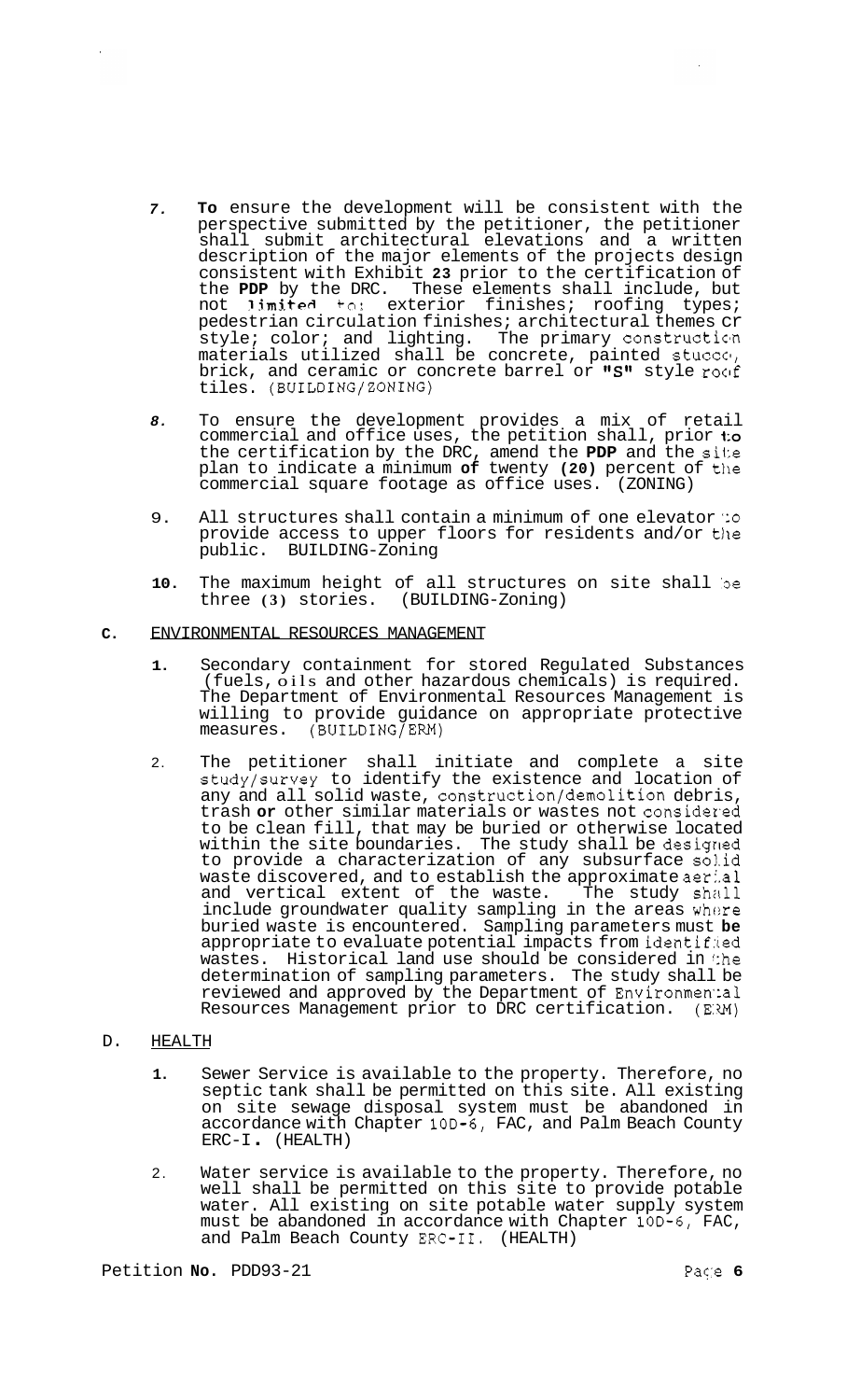## E. **ENGINEERING**

- 1. The property owner has voluntarily agreed to convey to Palm Beach County **Land Development Division** by roaci right-of-way warranty deed a **25** foot safe sight corner al: Jog Road and the entrance to Floral Lakes, P.U.D. Thizr right of way conveyance shall be prior to **April 15, 19941**  or prior to the issuance of the first Building Permit, whichever shall first occur. Property owner shal:. provide Palm Beach County with sufficient documentatiol~ acceptable to the Right of Way Acquisition Section to ensure that the property is free of all encumbrances and encroachments. **(MONITORING/BUILDING-Engineering)**
- 2. The Property owner shall construct:
	- a) left turn lane, west approach at this project's entrance and the entrance to Floral Lakes, P.U. **D.**  The construction shall be concurrent with the paving and drainage improvements for the site. **Any**  and all costs associated with the construction shall be paid by the property owner. These costs shall include, but not be limited to, utility relocations and acquisition of any additional required right-of-way. Permits required by Palm Beach County for this construction shall ke obtained prior to the issuance of the first Building Permit.
	- b) A pedestrian pathway on the north side of the entrance to Floral Lakes PUD from the projects east property line to the proposed sidewalk along Jog Road.

All construction shall be completed prior to the issuance of the first Certificate of Occupancy. (BUILDING-Engineering).

- **3.** The Developer shall also provide within this project's internal storm water management system an equivalelt amount of stormwater runoff for the road drainage of J<sub>3g</sub> Road. The amount of runoff required to be stored on si:e shall be based upon the applicable County Water Control District, South Florida Water Management District and Palm Beach County Engineering Requirements. (ENGINEERINZ)
- **4.** The property owner shall pay a Fair Share Fee in **the**  amount and manner required by the "Fair Share Contribution for Road Improvements Ordinance" as it presently exists or as it may from time to time be amended. The Fair Share Fee for this project at the time **of** the Building Permit presently is:
	- a. \$138,930 for the commercial portion of the project. (2526 trips **X** \$55.00 per trip)
	- b. \$75,900 for the residential portion of the project. **(460** trips **X \$165.00** per trip). (IMPACT FEE COORII.)
- 5. Building permits may be issued after December **31,** 19!16, without further approval by the Board of Coullty Commissioners if the developer submits a traf:!ic statement that demonstrates the project can meet the current traffic performance ordinance. (ENGINEERING)

# **F.** HOURS *OF* OPERATION

**1.** To ensure compatibility with the residential component of the project, the hours of operation for sll nonresidential activities, including, but not limited **to,**  outdoor activities, stocking, deliveries, refuse collection and site maintenance **shall** be limited to **7:OO**  a.m. to **11:OO** p.m.. (CODE ENFORCEMENT)

 $\frac{1}{2\pi}$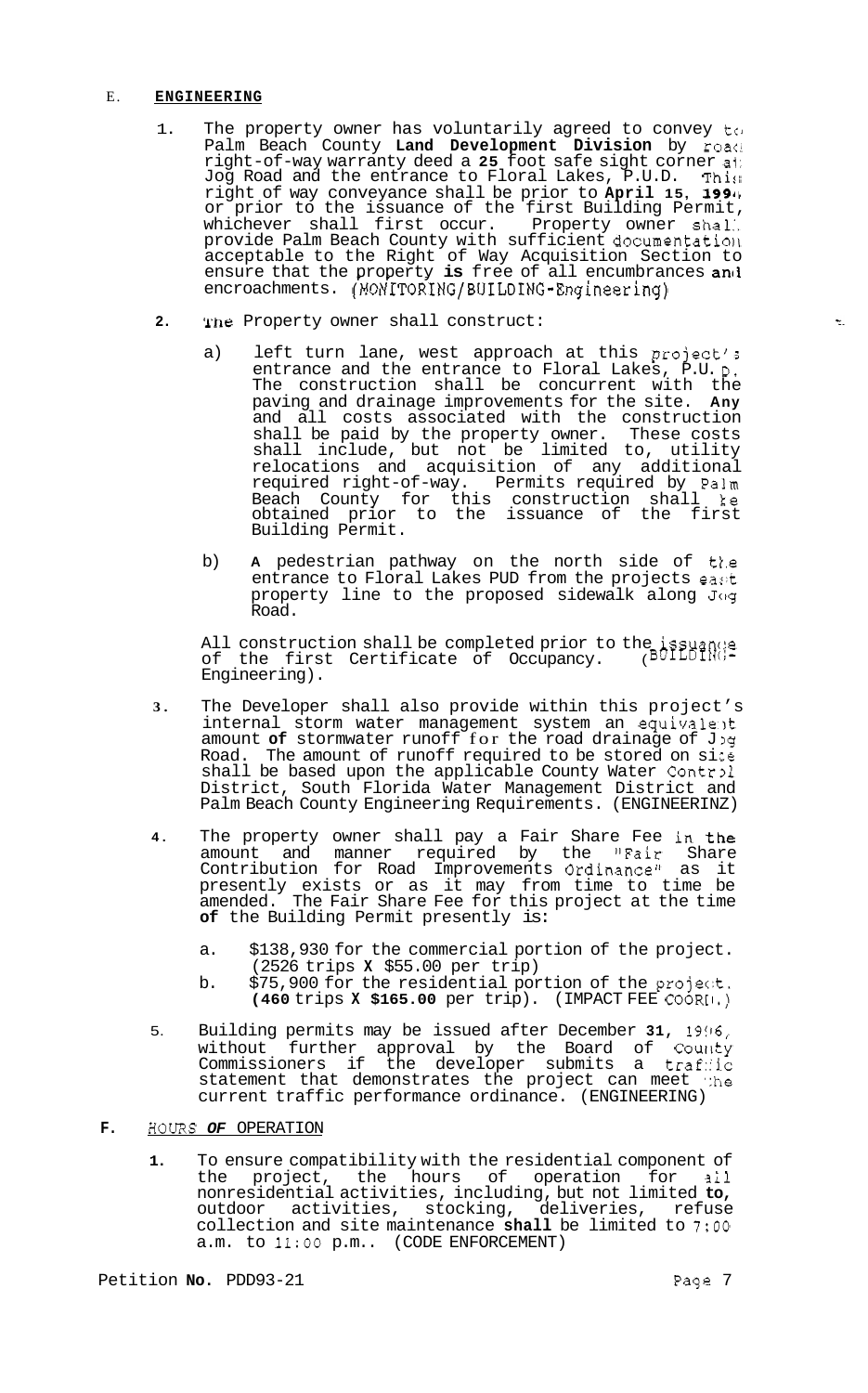# *G.* LANDSCAPE WITHIN MEDIAN

لمهار الأسرار المد

**1.** Prior to issuance of a Building Permit, the petitioner shall apply to the Palm Beach County Engineering and Public Works Department for a permit to landscape all adjacent median(s) *of* all abutting rights-of-way. When permitted by Palm Beach County Department of Engineering and Public Works, landscaping shall consist of a minimum **of** one **(1)** fourteen **(14)** foot tall native tree for each thirty **(30)** linear feet of the adjacent median to be planted and appropriate ground cover. Trees may be planted singly or in clusters. All landscaping anc maintenance shall be subject to the standards as set forth by the Palm Beach County Engineering and Public: Works Department. All landscape material may be selected from the following list:

# Trees: Ground cover:

Laurel Oak Live Oak Slash Pine Sabal Palmetto Wedilia Bahia Grass

Alternative species may be allowed subject to approval b<sub>(</sub> the County Engineer. All plant material shall **b?**  installed and selected according to xeriscape principle; and shall conform with the following:

- **1)** All plants shall be container grown or fieli collected and transplanted from the project site.
- **2)** All plantings shall be done in accordance with detailed planting plans and specifications to *te*  submitted and approved by the County Engineer concurrent with Site Plan certification. (ENG)
- 2. All required median landscaping, including waterinc, shall be the perpetual maintenance obligation of tre petitioner and its successors, legal heirs or assignees or duly established Property Owner's Association and/or Homeowners's Association, and shall be installed on  $\alpha$ before issuance of the first Certificate of Occupancy or filing **of** the first plat, whichever occurs firsl:. **(BUILDING/ENGINEER-Zoning)**
- **3.** Declaration **of** Covenants and Restriction Documents sha:.l be established or amended as required, prior to receiving the first building permit or filing of the first  $\mathfrak{pla}$ ., whichever occurs first, to reflect this landscaping a:ld maintenance obligation. Maintenance shall be in accordance with the issued permits. (BUILDIN *2/*  ENGINEERING-County Attorney)

## **H.** LANDSCAPE

- 1. **To** ensure adequate buffering and perimeter landscaping, the landscape requirement within all perimeter landscape areas shall be calculated based upon the width **of** the strip provided plus ten (10) feet.
- **2.** *To* meet the intent of the MXPD Zoning District to provide **a** pedestrian circulation system, the petitioner shell incorporate a ten **(10)** foot wide pedestrian circulatjon system within the landscape buffers on the north, solth and east property lines. (ZONING)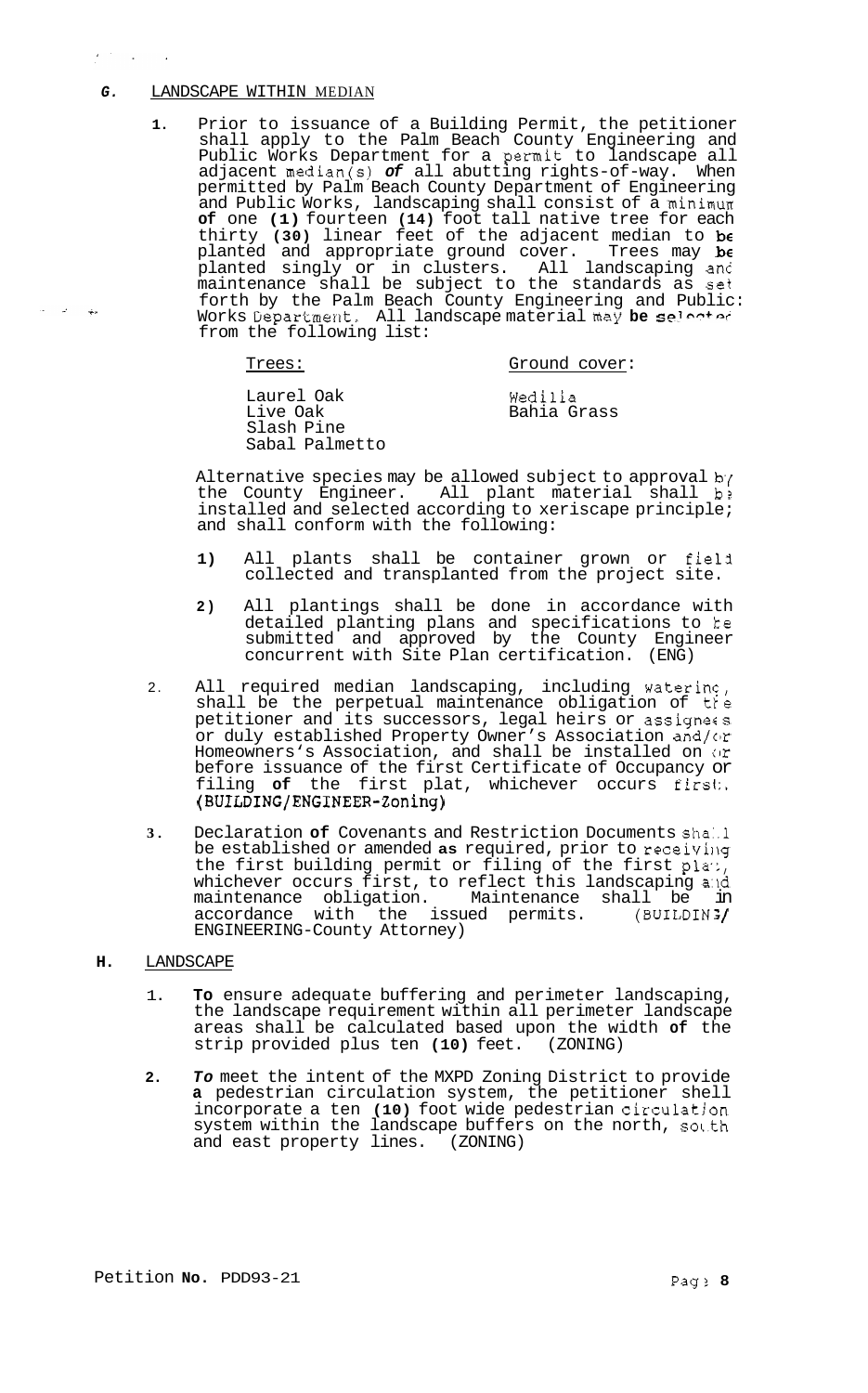- **3.** To provide an upgraded buffer between a public right-of- way and the rear of the commercial structures along Jog/Carter Road, the hedgejshrub material required along the west property line shall be upgraded to provide a thirty six **(36)** inch high contiguous opaque hedge planted twenty four **(24)** inches on center at installation, to be maintained at **a** minimum height **of** forty eight **(48)** inches within one (1) year of planting. (BUILDING-Zoning)
- **4. To** meet the intent **of** the MXPD Zoning District to provide a shaded pedestrian circulation system, the petitioner shall provide one **(1)** twelve **(12)** foot tall canopy tree planted thirty **(30)** feet on center on each side of all **internalpedestrianjbicyclecirculationpaths.** (BUILDING-Zoning)
- *5.* To provide an upgraded buffer between the residential area west **of** JogjCarter Road and the rear of the commercial structures, the petitioner shall install **<sup>e</sup>** minimum three **(3)** foot earth and sod berm, maintaining **c'**  minimum **3** to **1** slope, along the entire west propert]' line. This berm shall be topped with the landscape material specified in condition **H.3.** above. (BUILDING-, Zoning)
- *6.* **A** minimum of fifty **(50)** percent of the trees required **OII**  site shall be palm trees, of which a minimum of fifty *(50)* percent shall be queen palm trees. (BUILDING-Zoning: line.<br>
materi<br>
Zoning<br>
6. A mini<br>
site s<br>
(50)p<br>
I. L<del>IGHTING</del><br>
1. To red

- **1.** To reduce any potential adverse impact on the residential component **of** the project, all outdoor lighting internal To reduce any potential adverse impact on the residential<br>component of the project, all outdoor lighting internal<br>to the development shall be limited to twelve (12)<br>thirteen (13) feet in height, low intensity and directed away from all residential buildings. (BUILDING)
- 2. Pole mounted perimeter lighting and pole mounted lighting within all parking areas shall be in accordance with the exhibit provided by the petitioner in the Zoning Division file for this petition dated 10-19-93 (French Triple Crown) . (BUILDING)

# **J.** PARKING

**1.** To ensure integration and shared parking, the petitioner shall remove the restrictive access gate from the site plan prior to the certification by the DRC. (ZONING)

# **K.** PARKS

- **1.** The land area for the **0.33** acre passive recreation  $\text{arg}$ shall be allowed to count towards the minimum Park ar.d Recreation Standards, however, the facilities cost for this area shall not be used for satisfying minimtim required improvements. (PARKS)
- 2. The 0.12 acre active recreation area shall provicle recreational facilities to meet the minimum requiremen1:s for the entire project. (PARKS)
- **3.** The land area for the 0.12 acre active recreation  $ar_3$ shall not include any portion of the perimeter buffer or the ten (10) foot pedestrian circulation path. (PARKS)
- **4.** The recreation facilities for the 0.12 acre active recreation area shall be constructed and open for *use*  prior to the issuance of more than forty (40) percent of the building permits for the residential units. (BUILDING-Parks)